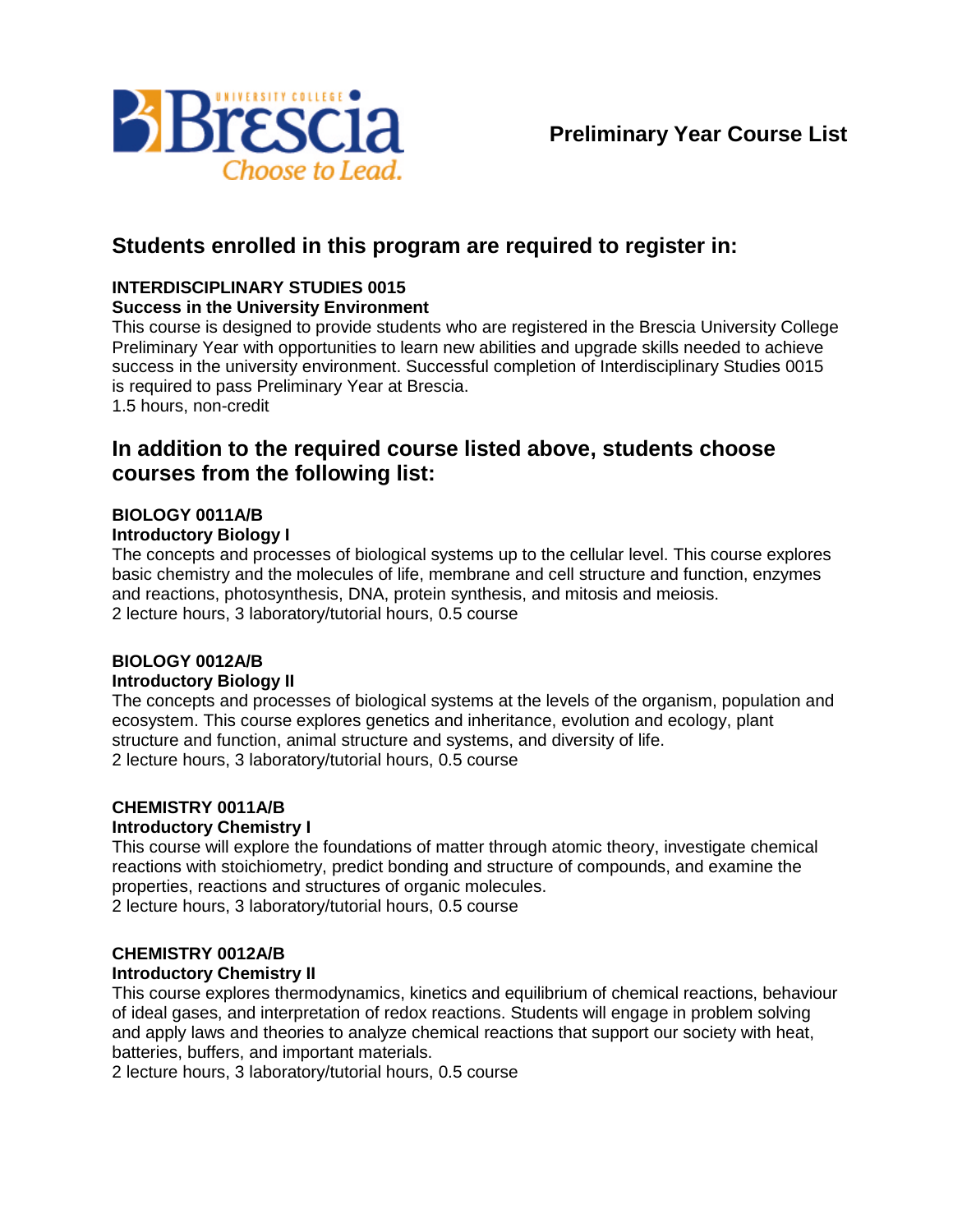

#### **ECONOMICS 0011A/B**

#### **Introduction Microeconomics**

This course introduces students to current Canadian and international economic issues. Students will explore basic economic concepts and reasoning; demand, supply and price; and markets, production and costs.

3 lecture hours, 0.5 course

### **ECONOMICS 0012A/B**

#### **Introduction Macroeconomics**

This course introduces students to current Canadian and international economic issues with a focus on large scale economic performance and measuring economic performance, including topics in economic instability and fiscal policy, banking and monetary policy, and international trade and economic growth.

3 lecture hours, 0.5 course

Students are strongly advised to take Economic 0011A/B before taking Economics 0012A/B.

#### **English 0011A**

#### **Poetry and Drama**

This course is designed to introduce the student to the study of literature with a focus on poetry and drama, and may include examples from film. The course will encourage a critical approach to literature, with special attention to essay-writing skills.

3 lecture hours, 0.5 course.

# **English 0012B**

#### **Short Stories and Novels**

This course is designed to introduce the student to the study of literature with a focus on short stories and novels. The course will encourage a critical approach to literature, with special attention to essay-writing skills.

3 lecture hours, 0.5 course.

#### **FOODS AND NUTRITION 0011A/B**

#### **Introduction to Foods and Nutrition: Healthy Eating**

An introductory course about the basic aspects of Healthy Eating. Emphasis will be placed on how students can use credible resources to find information about the nutrient content of foods, read food labels, nutrition recommendations (including Canada's Food Guide) and the eating habits for their life stage and make healthy food choices for themselves. 3 lecture hours (includes in-class activities), 0.5 course.

#### **FOODS AND NUTRITION 0012A/B**

#### **Introduction to Foods and Nutrition: Lifecycle Nutrition**

An introductory course about the basic aspects of Life Cycle Nutrition. Emphasis will be placed on how students can use credible resources to find information about nutrition recommendations and eating habits of Canadians of all ages and life stages, nutrition and disease prevention, nutrition and physical activity, safe food handling procedures, food biotechnology and global hunger.

3 lecture hours (includes in-class activities), 0.5 course.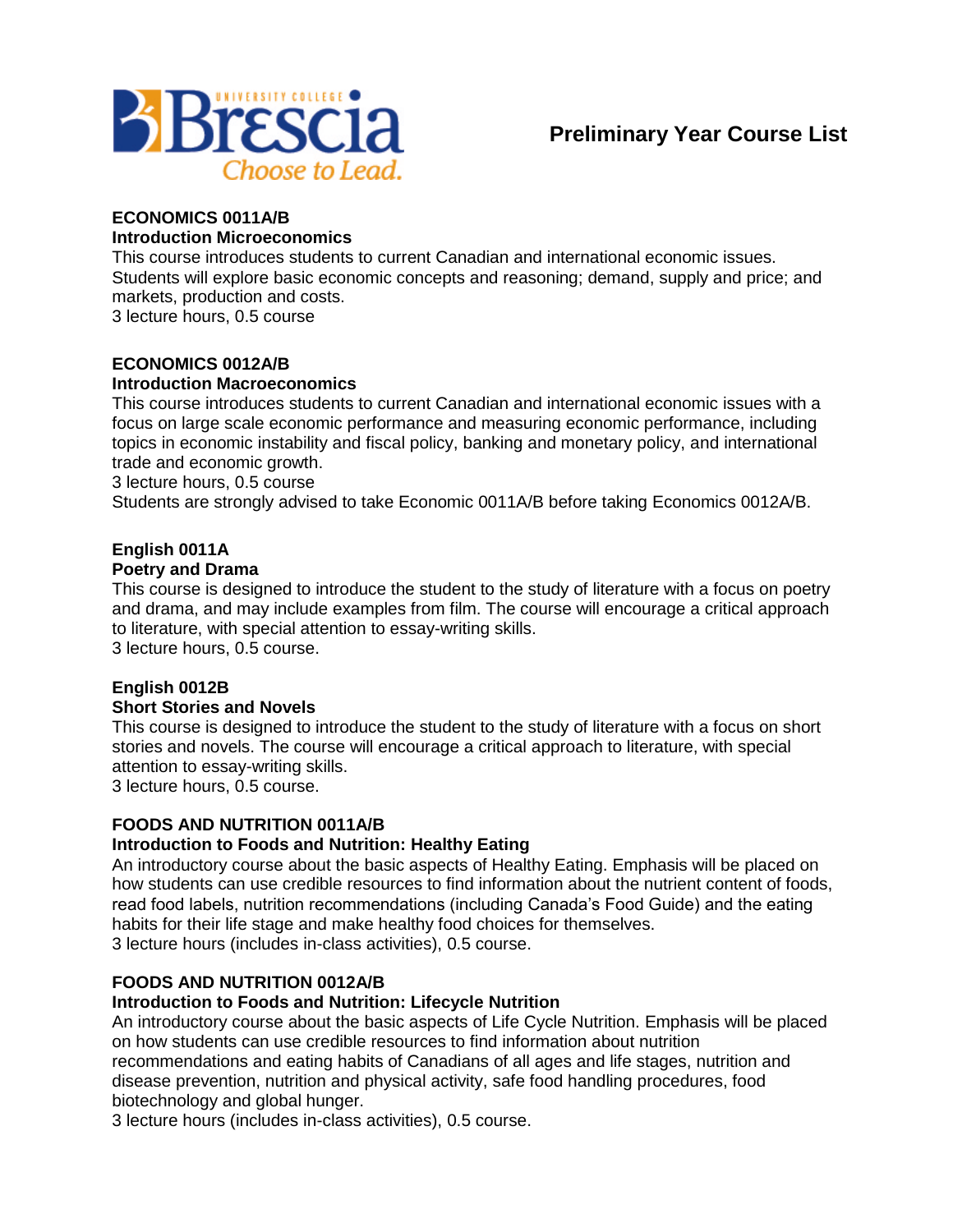

#### **FRENCH 1002 Intensive French**

Grammar, composition, oral practice. This course is designed for students beginning French, or having a limited knowledge of French.

5 lecture/laboratory hours, 1.0 course.

#### **LEADERSHIP STUDIES 0010A/B Introduction to Leadership**

In this course students are introduced to the history and evolution of approaches to leadership, and discover what makes an effective leader in today's world. 3 lecture hours, 0.5 course

#### **MATHEMATICS 0105A/B**

#### **Precalculus Mathematics**

Set theory, functions and relations, trigonometry, logarithms and exponents. 3 lecture hours, 0.5 course.

#### **MATHEMATICS 0110A/B**

#### **Introductory Calculus**

Introduction to differential calculus including limits, continuity, definition of derivative, rules for differentiation, implicit differentiation, velocity, acceleration, related rates, maxima and minima, exponential functions, logarithmic functions, differentiation of exponential and logarithmic functions, curve sketching.

4 lecture hours, 0.5 course.

#### **MATHEMATICS 1229A/B Methods of Matrix Algebra**

Matrix algebra including vectors and matrices, linear equations, determinants. This course is intended primarily for students in the Social Sciences, but may meet minimum requirements for some Science modules.

3 lecture hours, 0.5 course.

#### **PHYSICS 0011A/B**

#### **Introductory Physics I**

An introductory course in physics covering the foundation principles of kinematics, force and motion, work and energy, linear momentum, rotation, torque and angular momentum, fluids, oscillations, and waves.

2 lecture hours, 3 laboratory/tutorial hours, 0.5 course

#### **PHYSICS 0012A/B**

#### **Introductory Physics II**

This course explores gravitation, electric circuits, electric fields and potential, magnetic fields and electromagnetic induction.

2 lecture hours, 3 laboratory/tutorial hours, 0.5 course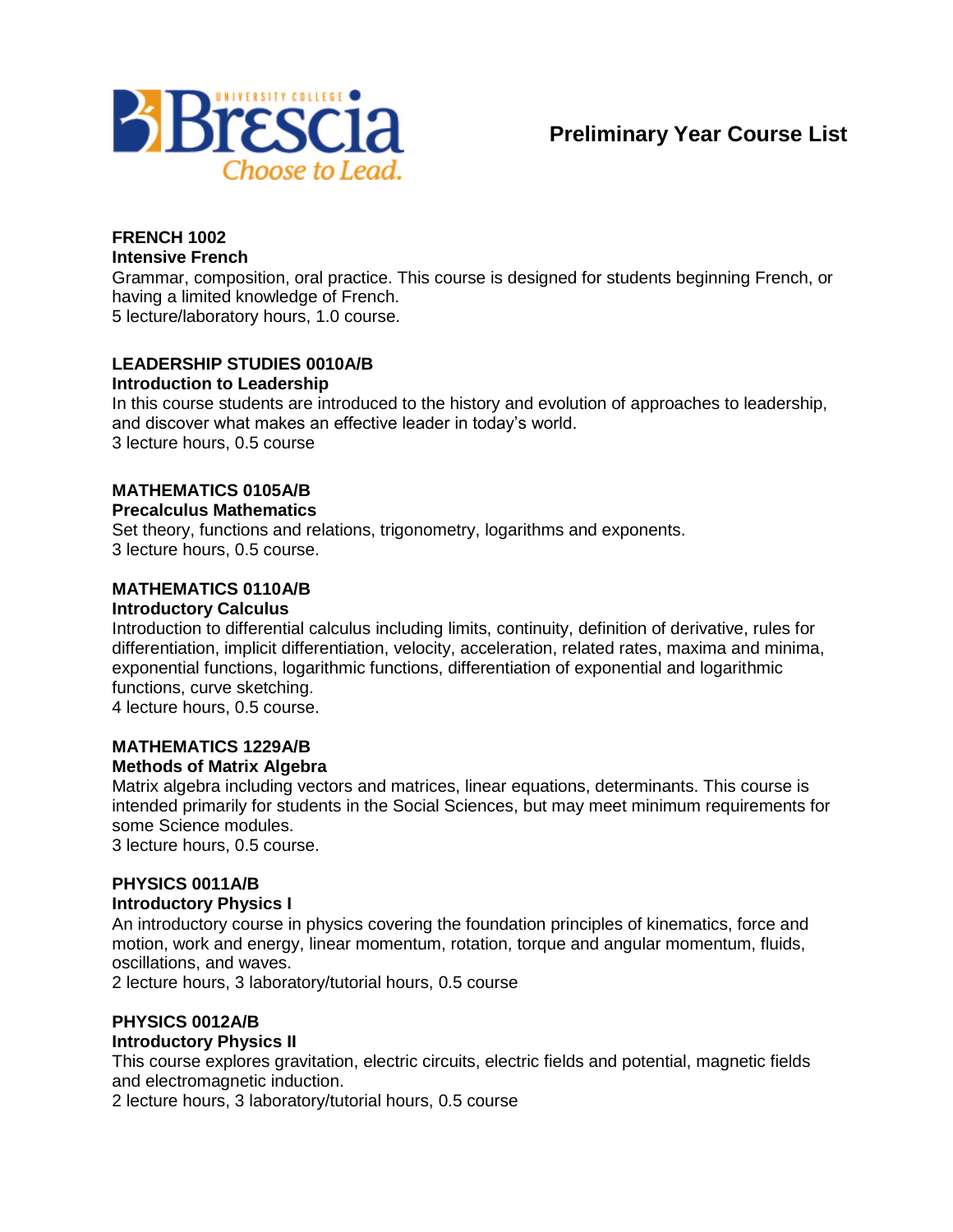

# **PSYCHOLOGY 0010A/B**

## **Introduction to Psychological Principles**

This course introduces students to the biological bases (evolutionary, genetic, and physiological) of behaviour. The course surveys core areas of psychology including behaviour genetics, evolutionary psychology, brain and behaviour, sensation and perception, learning, states of consciousness, motivation and emotion, and cognition. 3 lecture hours, 0.5 course. 0.5 course

#### **PSYCHOLOGY 0015A/B**

#### **Application of Psychological Principles**

An introduction to the application psychology in different contexts. This course surveys core areas of psychology including development over the life span, personality, behaviour in a social context, psychological disorders and their treatment, and applications of psychology in areas such as industrial organizational, educational, and health psychology.

Prerequisite(s): Psychology 0010A/B and registration in a Preliminary Year Program at Brescia University College

3 lecture hours, 0.5 course.

#### **RELIGIOUS STUDIES 0014A**

#### **Religion and Contemporary World**

An introduction to Religious Studies that incorporates autobiographies and/or biographies of contemporary people representing different religious perspectives and walks of life. The course introduces students to the theory of religion and focuses particularly on the tension between religious traditions and contemporary realities

3 lecture hours, 0.5 course

#### **RELIGIOUS STUDIES 0015B**

#### **Religion, Culture, Violence**

An introduction to Religious Studies that incorporates the autobiographies and/or biographies of contemporary people representing different religious perspectives and walks of life. The course focuses particularly on religion's meaning and function in culture and such identity-shaping experiences as violence and persecution. 3 lecture hours, 0.5 course.

#### **SOCIOLOGY 0010A/B**

#### **Understanding Society: Social Life and Social Inequality**

This course considers how social forces impact people's everyday lives. Topics include sociological theory, research methods, culture, socialization, crime and deviance, social interaction, social structure, groups, social class, race, gender, and sexual orientation. 3 lecture hours, 0.5 course.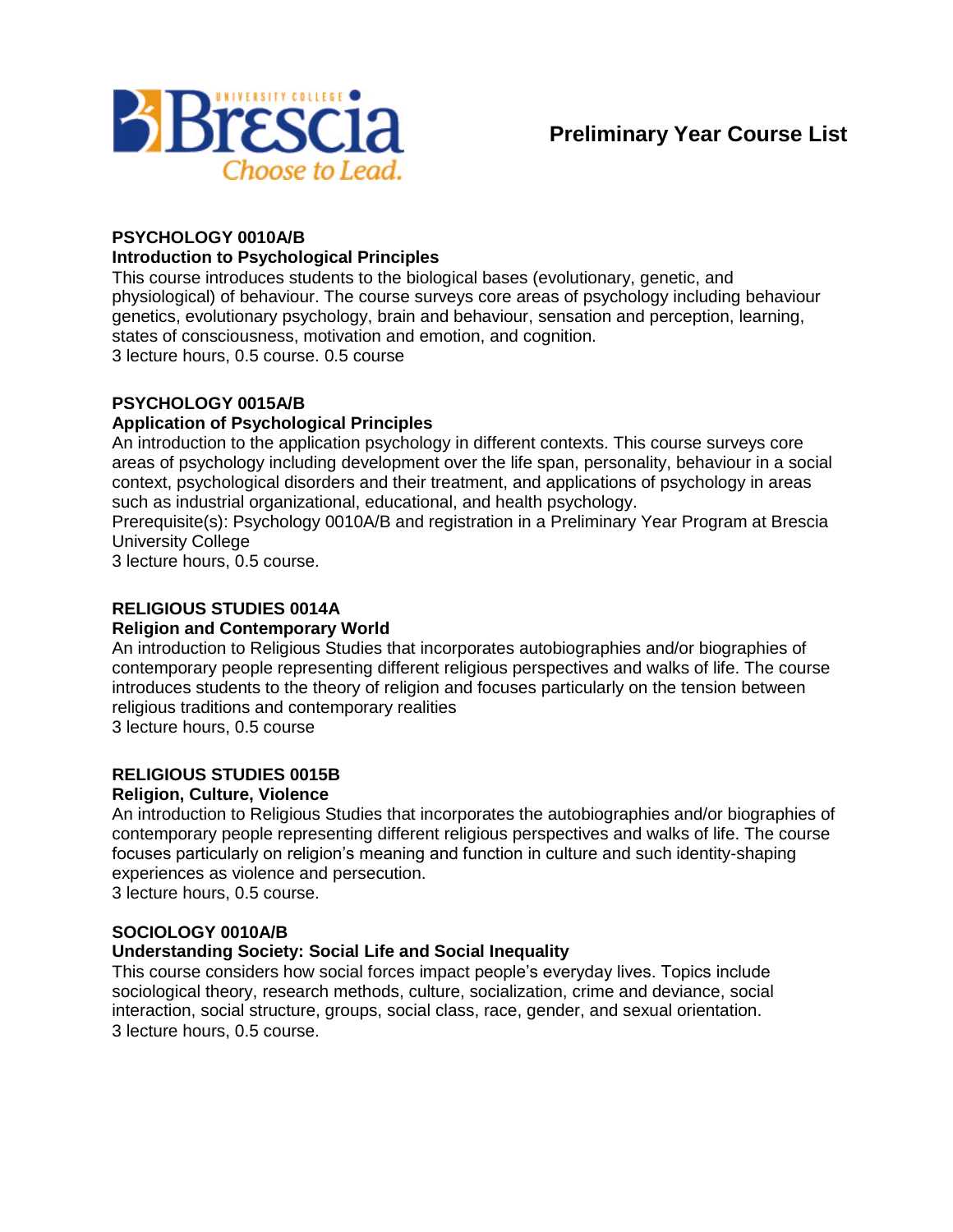

#### **SOCIOLOGY 0011A/B**

#### **Understanding Society: Social Institutions and Social Change**

This course explores different social institutions and the dynamics of social change. Topics include the sociological perspective and research techniques, families, education, religion, health, mass media, aging, the economy and work, population, collective behaviour, and urbanization.

3 lecture hours, 0.5 course.

#### **SPANISH 1030**

#### **Spanish for Beginners**

Introduction to understanding, speaking, reading, and writing Spanish with emphasis on oral skills. Intended for students with little or no previous knowledge of Spanish. 4.0 hours, 1.0 course.

#### **WRITING 1020F/G**

#### **Introduction to University Essay Writing**

A practical introduction to the basics of successful academic writing, designed for first-year students in all disciplines. Topics will range from grammar, sentence structure, and paragraphing to the principles of scholarly argument and research. 3 lecture/tutorial hours, 0.5 course.